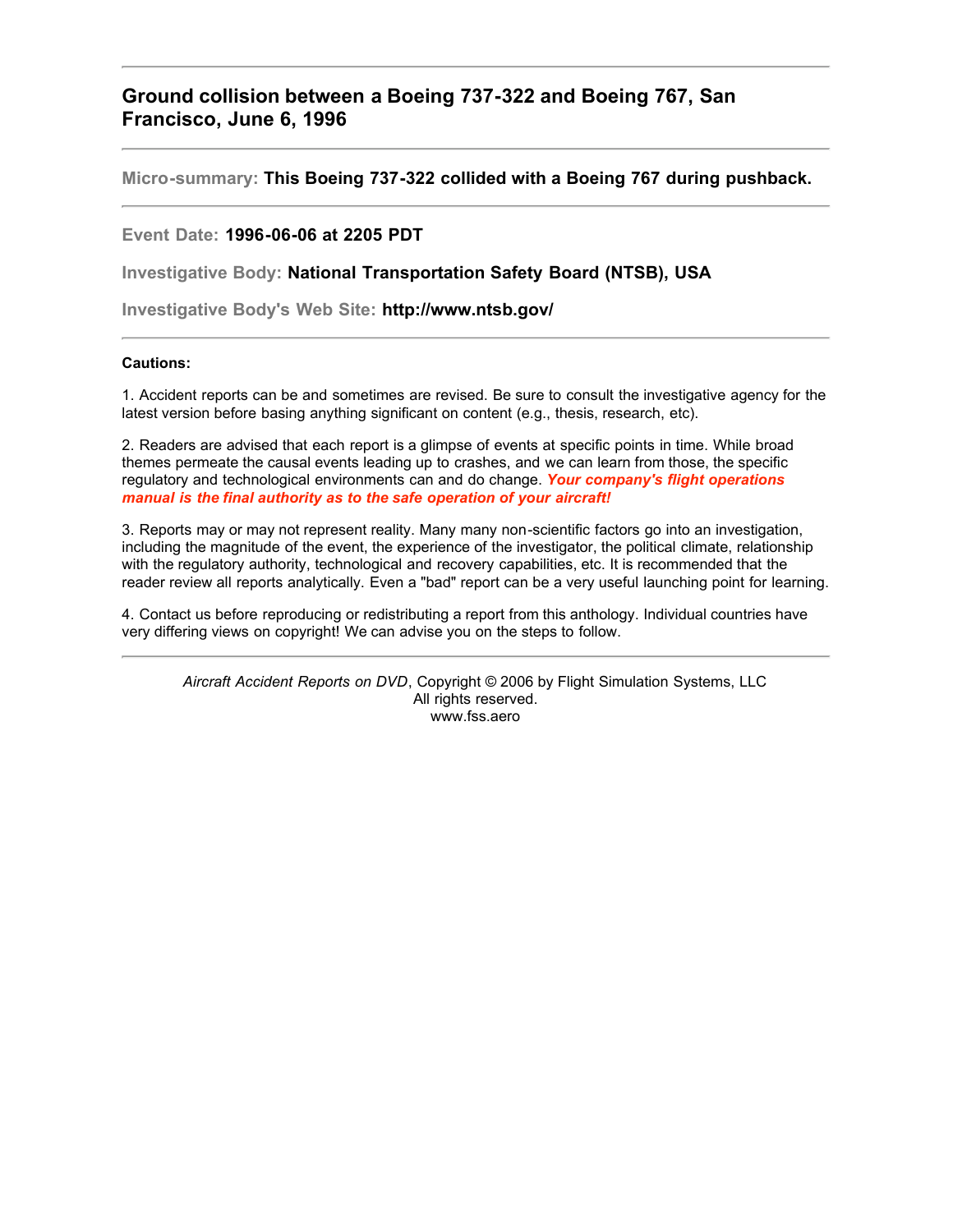| Occurrence Date: 06/06/1996<br>Occurrence Type: Accident<br>Local Time<br>2205<br>Model/Series<br>Air Medical Transport Flight: No                                                                                                                                                                                                                                                                                                                                                                                                                                                                                                                                                                                                                                                                                                                                                                                                                                                                                                                                                                                                                                                                                                                                                                                                                                                                                                                                                                                                                                                                                                                                                                                                                                                                                                                                                                                                                                                                                                                                                                                                                                                                                                                                                                                                                                                                                                                                                                                                                                                                                                                                                                                                                                                                                                                                                                                                                                                                                                                                                                                                                                                                                                                                        | Most Critical Injury: None<br>Investigated By: NTSB<br>Time Zone<br><b>PDT</b><br>Direction From Airport: | Type of Aircraft<br>Airplane                                                                       |  |  |  |  |  |  |  |
|---------------------------------------------------------------------------------------------------------------------------------------------------------------------------------------------------------------------------------------------------------------------------------------------------------------------------------------------------------------------------------------------------------------------------------------------------------------------------------------------------------------------------------------------------------------------------------------------------------------------------------------------------------------------------------------------------------------------------------------------------------------------------------------------------------------------------------------------------------------------------------------------------------------------------------------------------------------------------------------------------------------------------------------------------------------------------------------------------------------------------------------------------------------------------------------------------------------------------------------------------------------------------------------------------------------------------------------------------------------------------------------------------------------------------------------------------------------------------------------------------------------------------------------------------------------------------------------------------------------------------------------------------------------------------------------------------------------------------------------------------------------------------------------------------------------------------------------------------------------------------------------------------------------------------------------------------------------------------------------------------------------------------------------------------------------------------------------------------------------------------------------------------------------------------------------------------------------------------------------------------------------------------------------------------------------------------------------------------------------------------------------------------------------------------------------------------------------------------------------------------------------------------------------------------------------------------------------------------------------------------------------------------------------------------------------------------------------------------------------------------------------------------------------------------------------------------------------------------------------------------------------------------------------------------------------------------------------------------------------------------------------------------------------------------------------------------------------------------------------------------------------------------------------------------------------------------------------------------------------------------------------------------|-----------------------------------------------------------------------------------------------------------|----------------------------------------------------------------------------------------------------|--|--|--|--|--|--|--|
|                                                                                                                                                                                                                                                                                                                                                                                                                                                                                                                                                                                                                                                                                                                                                                                                                                                                                                                                                                                                                                                                                                                                                                                                                                                                                                                                                                                                                                                                                                                                                                                                                                                                                                                                                                                                                                                                                                                                                                                                                                                                                                                                                                                                                                                                                                                                                                                                                                                                                                                                                                                                                                                                                                                                                                                                                                                                                                                                                                                                                                                                                                                                                                                                                                                                           |                                                                                                           |                                                                                                    |  |  |  |  |  |  |  |
|                                                                                                                                                                                                                                                                                                                                                                                                                                                                                                                                                                                                                                                                                                                                                                                                                                                                                                                                                                                                                                                                                                                                                                                                                                                                                                                                                                                                                                                                                                                                                                                                                                                                                                                                                                                                                                                                                                                                                                                                                                                                                                                                                                                                                                                                                                                                                                                                                                                                                                                                                                                                                                                                                                                                                                                                                                                                                                                                                                                                                                                                                                                                                                                                                                                                           |                                                                                                           |                                                                                                    |  |  |  |  |  |  |  |
|                                                                                                                                                                                                                                                                                                                                                                                                                                                                                                                                                                                                                                                                                                                                                                                                                                                                                                                                                                                                                                                                                                                                                                                                                                                                                                                                                                                                                                                                                                                                                                                                                                                                                                                                                                                                                                                                                                                                                                                                                                                                                                                                                                                                                                                                                                                                                                                                                                                                                                                                                                                                                                                                                                                                                                                                                                                                                                                                                                                                                                                                                                                                                                                                                                                                           |                                                                                                           |                                                                                                    |  |  |  |  |  |  |  |
|                                                                                                                                                                                                                                                                                                                                                                                                                                                                                                                                                                                                                                                                                                                                                                                                                                                                                                                                                                                                                                                                                                                                                                                                                                                                                                                                                                                                                                                                                                                                                                                                                                                                                                                                                                                                                                                                                                                                                                                                                                                                                                                                                                                                                                                                                                                                                                                                                                                                                                                                                                                                                                                                                                                                                                                                                                                                                                                                                                                                                                                                                                                                                                                                                                                                           |                                                                                                           |                                                                                                    |  |  |  |  |  |  |  |
|                                                                                                                                                                                                                                                                                                                                                                                                                                                                                                                                                                                                                                                                                                                                                                                                                                                                                                                                                                                                                                                                                                                                                                                                                                                                                                                                                                                                                                                                                                                                                                                                                                                                                                                                                                                                                                                                                                                                                                                                                                                                                                                                                                                                                                                                                                                                                                                                                                                                                                                                                                                                                                                                                                                                                                                                                                                                                                                                                                                                                                                                                                                                                                                                                                                                           |                                                                                                           |                                                                                                    |  |  |  |  |  |  |  |
|                                                                                                                                                                                                                                                                                                                                                                                                                                                                                                                                                                                                                                                                                                                                                                                                                                                                                                                                                                                                                                                                                                                                                                                                                                                                                                                                                                                                                                                                                                                                                                                                                                                                                                                                                                                                                                                                                                                                                                                                                                                                                                                                                                                                                                                                                                                                                                                                                                                                                                                                                                                                                                                                                                                                                                                                                                                                                                                                                                                                                                                                                                                                                                                                                                                                           |                                                                                                           |                                                                                                    |  |  |  |  |  |  |  |
|                                                                                                                                                                                                                                                                                                                                                                                                                                                                                                                                                                                                                                                                                                                                                                                                                                                                                                                                                                                                                                                                                                                                                                                                                                                                                                                                                                                                                                                                                                                                                                                                                                                                                                                                                                                                                                                                                                                                                                                                                                                                                                                                                                                                                                                                                                                                                                                                                                                                                                                                                                                                                                                                                                                                                                                                                                                                                                                                                                                                                                                                                                                                                                                                                                                                           |                                                                                                           |                                                                                                    |  |  |  |  |  |  |  |
|                                                                                                                                                                                                                                                                                                                                                                                                                                                                                                                                                                                                                                                                                                                                                                                                                                                                                                                                                                                                                                                                                                                                                                                                                                                                                                                                                                                                                                                                                                                                                                                                                                                                                                                                                                                                                                                                                                                                                                                                                                                                                                                                                                                                                                                                                                                                                                                                                                                                                                                                                                                                                                                                                                                                                                                                                                                                                                                                                                                                                                                                                                                                                                                                                                                                           |                                                                                                           |                                                                                                    |  |  |  |  |  |  |  |
|                                                                                                                                                                                                                                                                                                                                                                                                                                                                                                                                                                                                                                                                                                                                                                                                                                                                                                                                                                                                                                                                                                                                                                                                                                                                                                                                                                                                                                                                                                                                                                                                                                                                                                                                                                                                                                                                                                                                                                                                                                                                                                                                                                                                                                                                                                                                                                                                                                                                                                                                                                                                                                                                                                                                                                                                                                                                                                                                                                                                                                                                                                                                                                                                                                                                           |                                                                                                           |                                                                                                    |  |  |  |  |  |  |  |
|                                                                                                                                                                                                                                                                                                                                                                                                                                                                                                                                                                                                                                                                                                                                                                                                                                                                                                                                                                                                                                                                                                                                                                                                                                                                                                                                                                                                                                                                                                                                                                                                                                                                                                                                                                                                                                                                                                                                                                                                                                                                                                                                                                                                                                                                                                                                                                                                                                                                                                                                                                                                                                                                                                                                                                                                                                                                                                                                                                                                                                                                                                                                                                                                                                                                           |                                                                                                           |                                                                                                    |  |  |  |  |  |  |  |
|                                                                                                                                                                                                                                                                                                                                                                                                                                                                                                                                                                                                                                                                                                                                                                                                                                                                                                                                                                                                                                                                                                                                                                                                                                                                                                                                                                                                                                                                                                                                                                                                                                                                                                                                                                                                                                                                                                                                                                                                                                                                                                                                                                                                                                                                                                                                                                                                                                                                                                                                                                                                                                                                                                                                                                                                                                                                                                                                                                                                                                                                                                                                                                                                                                                                           |                                                                                                           |                                                                                                    |  |  |  |  |  |  |  |
| Brief narrative statement of facts, conditions and circumstances pertinent to the accident/incident:<br>On June 6, 1996, at 2205 hours Pacific daylight time, a United Airlines Boeing 737-322, N371UA,<br>operating as scheduled passenger flight number 2546 to Seattle, Washington, collided on the ground<br>with an American Airlines Boeing 767-223, N335AA, operating as scheduled passenger flight number 18<br>to New York City, New York.<br>The collision occurred between the "E" and "F" concourses in an<br>alleyway at the San Francisco International Airport, San Francisco, California. At the time, the<br>United aircraft was under tug control while being pushed back from gate number 77, and the American<br>aircraft was commencing to taxi for takeoff from the same alleyway following its uneventful<br>pushback from gate number 63. During the aircraft tail-to-tail collision, the United aircraft was<br>substantially damaged, and neither its 5 crew members nor 50 passengers were injured. The American<br>aircraft received minor damage, and neither its 11 crew members nor 154 passengers were injured.<br>The captains in both aircraft had received clearances for their respective pushbacks, and the<br>American aircraft was pushed back first. According to American, wing walkers had been used during<br>the pushback operation, and its aircraft was positioned at its customary location in the alleyway.<br>Thereafter, the captain started both engines. The push tractor disconnected from the aircraft, and<br>along with the wing walkers proceeded back to the gate. Upon arrival at the gate one of the wing<br>walkers observed that the aircraft had just been impacted by a United aircraft.<br>According to a representative from United Airlines, no wing walkers were used during its pushback<br>operation. Also, it was United's policy that prior to pushing the accident aircraft into the<br>alleyway, it was the tug driver's responsibility to ensure that adequate clearance existed from<br>other aircraft.<br>The United tug driver reported, in pertinent part, that after initiating the pushback she slowed<br>her speed to allow for the passage of a food service truck. Then she continued with the pushback<br>operation and looked for the lead-in line where the aircraft was to be positioned in the alleyway.<br>The tug driver further reported that approaching the lead-in line the aircraft "lunged toward me<br>abruptly."<br>The tug driver asked the pilot what was wrong and whether he applied brakes.<br>The<br>pilot, who described the aircraft as having experienced a "shudder," responded that he had not<br>applied the brakes.<br>The tug driver indicated that she initially believed something might be wrong with the tug;<br>however, she proceeded with another pushback effort. After restarting the pushback she observed<br>for the first time the landing gear of a Boeing 767 which was already located in the alleyway.<br>The<br>Boeing 767 was located directly behind the Boeing 737. It was then that she realized a collision<br>had occurred.<br>In September of 1995, United Airlines management was aware that aircraft utilizing its gate number |                                                                                                           |                                                                                                    |  |  |  |  |  |  |  |
|                                                                                                                                                                                                                                                                                                                                                                                                                                                                                                                                                                                                                                                                                                                                                                                                                                                                                                                                                                                                                                                                                                                                                                                                                                                                                                                                                                                                                                                                                                                                                                                                                                                                                                                                                                                                                                                                                                                                                                                                                                                                                                                                                                                                                                                                                                                                                                                                                                                                                                                                                                                                                                                                                                                                                                                                                                                                                                                                                                                                                                                                                                                                                                                                                                                                           |                                                                                                           | 77 did not have the minimum 25-foot aircraft wing tip clearance in the alleyway as required by the |  |  |  |  |  |  |  |

*FACTUAL REPORT - AVIATION Page 1*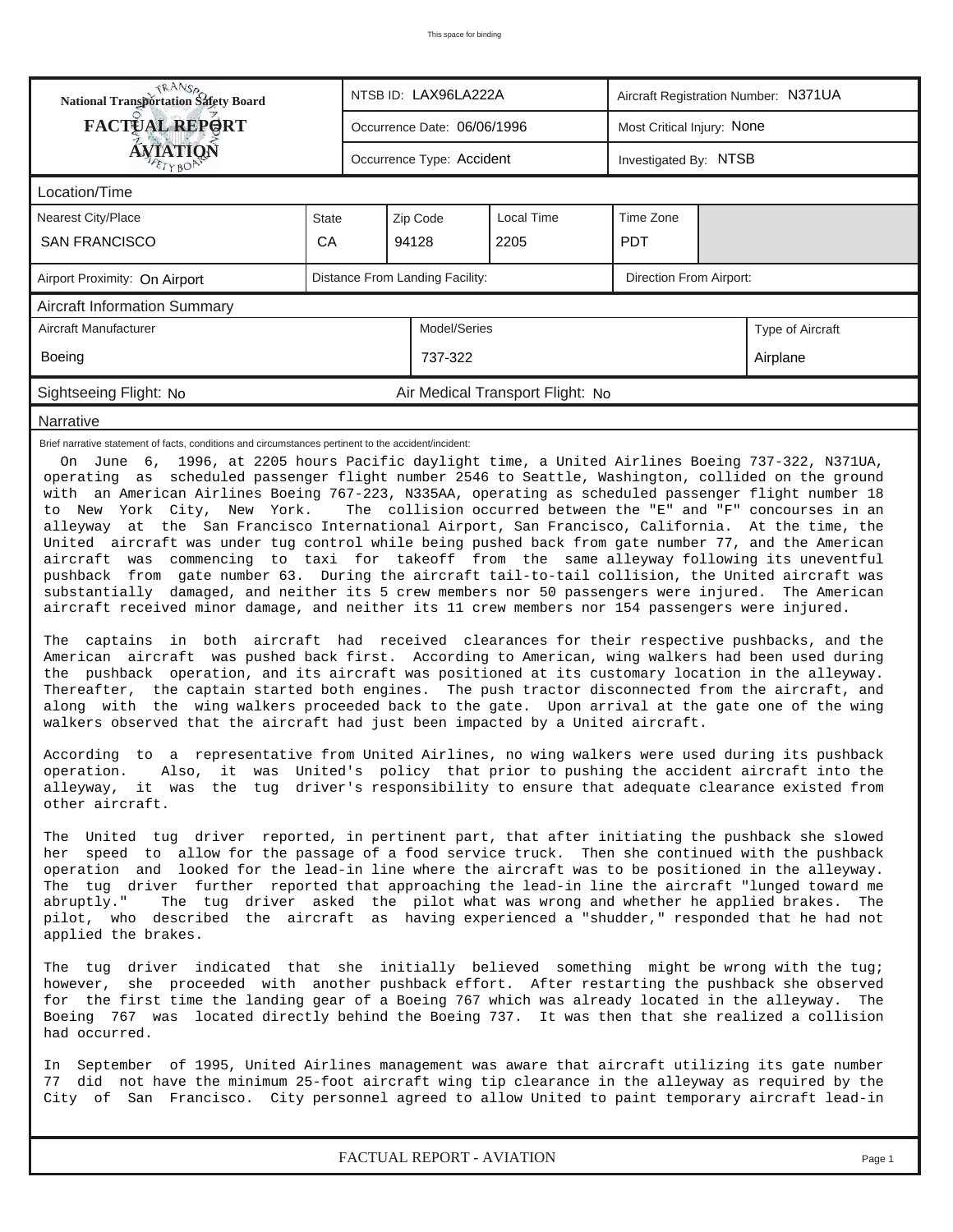| <b>National Transportation Safety Board</b>                                                                                                                         | NTSB ID: LAX96LA222A        |  |
|---------------------------------------------------------------------------------------------------------------------------------------------------------------------|-----------------------------|--|
| <b>FACTUAL REPORT</b>                                                                                                                                               | Occurrence Date: 06/06/1996 |  |
| <b>AVIATION</b>                                                                                                                                                     | Occurrence Type: Accident   |  |
| $\mathbf{A} \mathbf{I}$ and $\mathbf{A} \mathbf{I}$ and $\mathbf{A} \mathbf{I}$ and $\mathbf{A} \mathbf{I}$ and $\mathbf{A} \mathbf{I}$ and $\mathbf{A} \mathbf{I}$ |                             |  |

## *Narrative (Continued)*

lines at the gate and to allow Boeing 737 aircraft gate usage provided United "guarantee the use of wing walkers."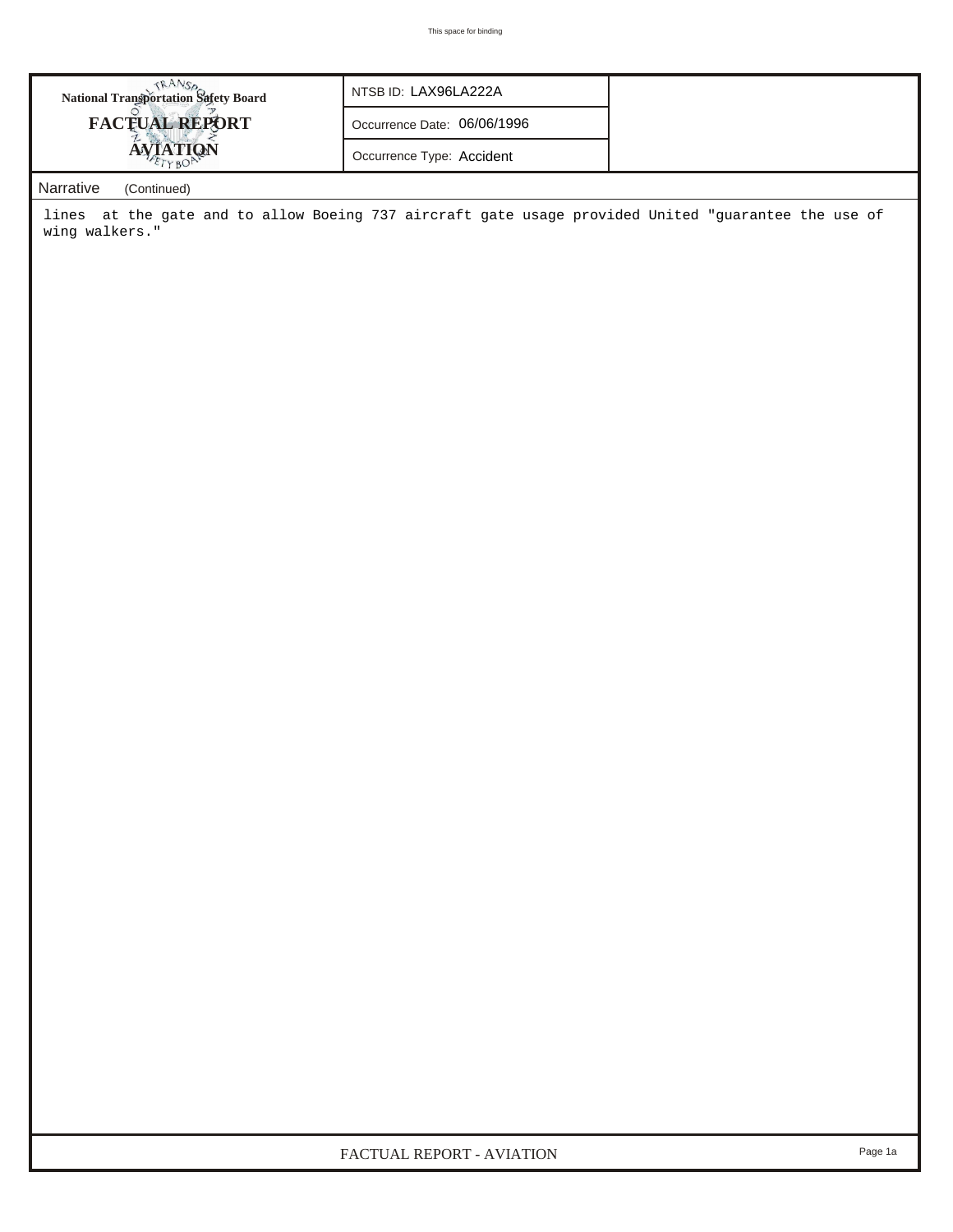| <b>National Transportation Safety Board</b>                             |                                                           | NTSB ID: LAX96LA222A                                    |                                                       |                          |  |                                                               |                                      |                    |                     |               |              |  |
|-------------------------------------------------------------------------|-----------------------------------------------------------|---------------------------------------------------------|-------------------------------------------------------|--------------------------|--|---------------------------------------------------------------|--------------------------------------|--------------------|---------------------|---------------|--------------|--|
|                                                                         | FACTUAL REPORT<br>Occurrence Date: 06/06/1996             |                                                         |                                                       |                          |  |                                                               |                                      |                    |                     |               |              |  |
| <b>AVIATION</b>                                                         |                                                           | Occurrence Type: Accident                               |                                                       |                          |  |                                                               |                                      |                    |                     |               |              |  |
| Landing Facility/Approach Information                                   |                                                           |                                                         |                                                       |                          |  |                                                               |                                      |                    |                     |               |              |  |
| <b>Airport Name</b>                                                     |                                                           | Airport ID:                                             |                                                       | <b>Airport Elevation</b> |  |                                                               | Runway Used                          |                    | Runway Length       |               | Runway Width |  |
| <b>SAN FRANCISCO INTL</b>                                               |                                                           | <b>SFO</b>                                              | 11 Ft. MSL<br>0                                       |                          |  |                                                               |                                      |                    |                     |               |              |  |
| Runway Surface Type:                                                    |                                                           |                                                         |                                                       |                          |  |                                                               |                                      |                    |                     |               |              |  |
| Runway Surface Condition:                                               |                                                           |                                                         |                                                       |                          |  |                                                               |                                      |                    |                     |               |              |  |
| Type Instrument Approach:                                               |                                                           |                                                         |                                                       |                          |  |                                                               |                                      |                    |                     |               |              |  |
| VFR Approach/Landing:                                                   |                                                           |                                                         |                                                       |                          |  |                                                               |                                      |                    |                     |               |              |  |
| Aircraft Information                                                    |                                                           |                                                         | Model/Series                                          |                          |  |                                                               |                                      |                    |                     |               |              |  |
| Aircraft Manufacturer<br>Boeing                                         |                                                           |                                                         |                                                       |                          |  |                                                               |                                      |                    | 24540               | Serial Number |              |  |
| Airworthiness Certificate(s): Transport                                 |                                                           |                                                         |                                                       |                          |  |                                                               |                                      |                    |                     |               |              |  |
| Landing Gear Type: Retractable - Tricycle                               |                                                           |                                                         |                                                       |                          |  |                                                               |                                      |                    |                     |               |              |  |
| Homebuilt Aircraft? No                                                  | Number of Seats: 133                                      |                                                         |                                                       |                          |  | Certified Max Gross Wt.<br>Number of Engines: 2<br>130000 LBS |                                      |                    |                     |               |              |  |
| Engine Type:<br>Turbo Fan                                               | <b>GE</b>                                                 | Engine Manufacturer:<br>Model/Series:<br>CFM56-3-C1     |                                                       |                          |  |                                                               | Rated Power:<br>20000 LBS            |                    |                     |               |              |  |
| - Aircraft Inspection Information                                       |                                                           |                                                         |                                                       |                          |  |                                                               |                                      |                    |                     |               |              |  |
| Type of Last Inspection                                                 |                                                           |                                                         | Date of Last Inspection<br>Time Since Last Inspection |                          |  |                                                               |                                      |                    | Airframe Total Time |               |              |  |
| <b>Continuous Airworthiness</b>                                         |                                                           |                                                         | Hours<br>10/1995                                      |                          |  |                                                               |                                      |                    | <b>18843 Hours</b>  |               |              |  |
| - Emergency Locator Transmitter (ELT) Information                       |                                                           |                                                         |                                                       |                          |  |                                                               |                                      |                    |                     |               |              |  |
| ELT Installed?                                                          | <b>ELT Operated?</b>                                      |                                                         |                                                       |                          |  |                                                               | ELT Aided in Locating Accident Site? |                    |                     |               |              |  |
| Owner/Operator Information                                              |                                                           |                                                         |                                                       |                          |  |                                                               |                                      |                    |                     |               |              |  |
| Registered Aircraft Owner                                               |                                                           | <b>Street Address</b><br>RODNEY SQ. N. CORP. TRUST ADM. |                                                       |                          |  |                                                               |                                      |                    |                     |               |              |  |
| WILMINGTON TRUST CO. TRUSTEE                                            |                                                           | State<br>City                                           |                                                       |                          |  |                                                               |                                      |                    | Zip Code            |               |              |  |
|                                                                         | DE<br>19890<br><b>WILMINGTON</b><br><b>Street Address</b> |                                                         |                                                       |                          |  |                                                               |                                      |                    |                     |               |              |  |
| Operator of Aircraft                                                    | P.O. BOX 66100                                            |                                                         |                                                       |                          |  |                                                               |                                      |                    |                     |               |              |  |
| UNITED AIRLINES, INC.                                                   | City<br><b>ELK GROVE</b>                                  |                                                         |                                                       |                          |  |                                                               |                                      | <b>State</b><br>IL | Zip Code<br>60666   |               |              |  |
| <b>Operator Does Business As:</b>                                       | Operator Designator Code: UALA                            |                                                         |                                                       |                          |  |                                                               |                                      |                    |                     |               |              |  |
| - Type of U.S. Certificate(s) Held:                                     |                                                           |                                                         |                                                       |                          |  |                                                               |                                      |                    |                     |               |              |  |
| Air Carrier Operating Certificate(s): Flag Carrier/Domestic             |                                                           |                                                         |                                                       |                          |  |                                                               |                                      |                    |                     |               |              |  |
| Operating Certificate:                                                  |                                                           |                                                         |                                                       | Operator Certificate:    |  |                                                               |                                      |                    |                     |               |              |  |
| Regulation Flight Conducted Under: Part 121: Air Carrier                |                                                           |                                                         |                                                       |                          |  |                                                               |                                      |                    |                     |               |              |  |
| Type of Flight Operation Conducted: Scheduled; Domestic; Passenger Only |                                                           |                                                         |                                                       |                          |  |                                                               |                                      |                    |                     |               |              |  |
| FACTUAL REPORT - AVIATION<br>Page 2                                     |                                                           |                                                         |                                                       |                          |  |                                                               |                                      |                    |                     |               |              |  |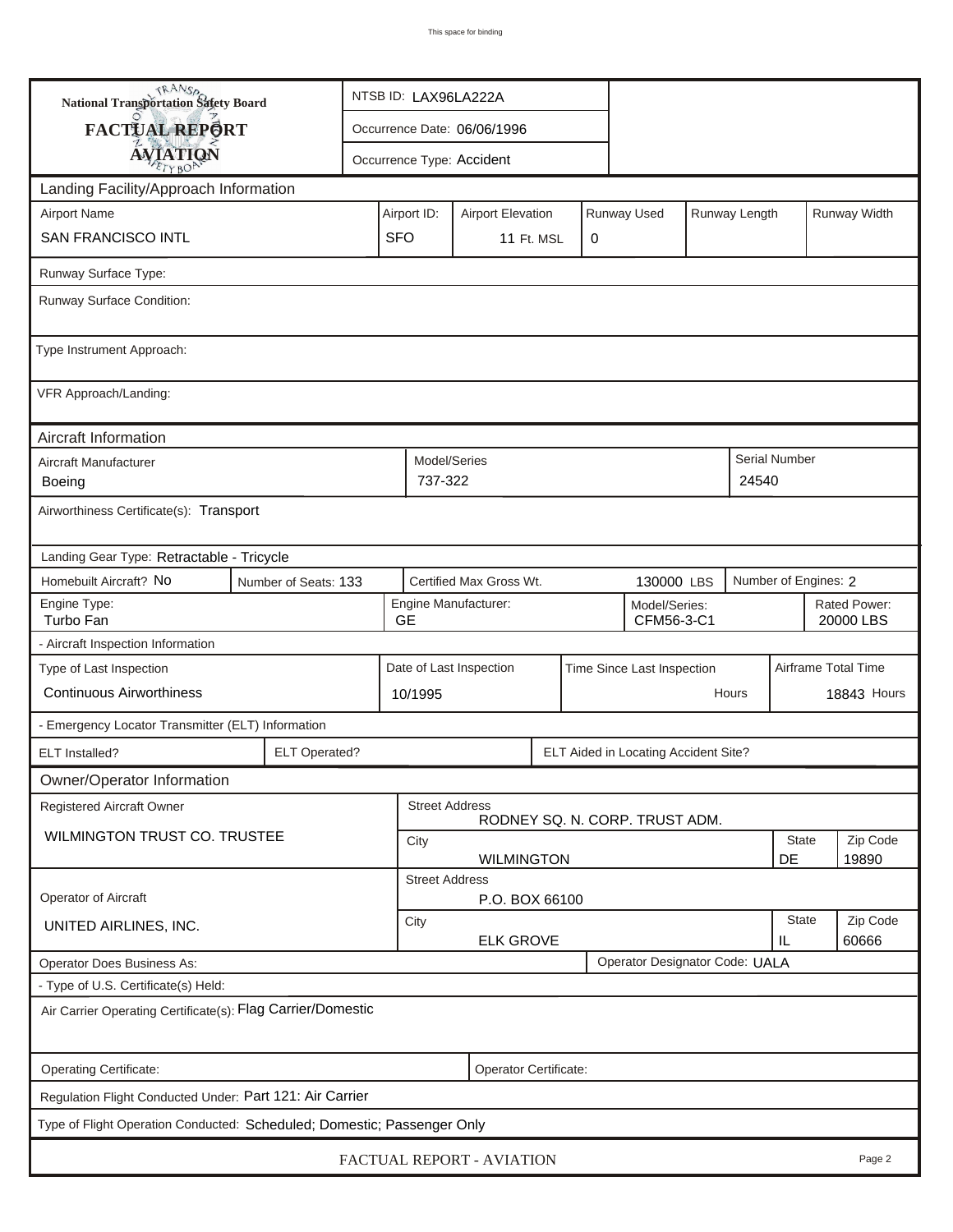| TRANSA<br>NTSB ID: LAX96LA222A<br><b>National Transportation Safety Board</b>                         |                                                                                                                   |  |                      |                                      |       |  |              |                         |                          |                    |                             |                |                                    |            |
|-------------------------------------------------------------------------------------------------------|-------------------------------------------------------------------------------------------------------------------|--|----------------------|--------------------------------------|-------|--|--------------|-------------------------|--------------------------|--------------------|-----------------------------|----------------|------------------------------------|------------|
| FACTUAL REPORT<br>Occurrence Date: 06/06/1996                                                         |                                                                                                                   |  |                      |                                      |       |  |              |                         |                          |                    |                             |                |                                    |            |
|                                                                                                       | <b>AVIATION</b><br>Occurrence Type: Accident                                                                      |  |                      |                                      |       |  |              |                         |                          |                    |                             |                |                                    |            |
| <b>First Pilot Information</b>                                                                        |                                                                                                                   |  |                      |                                      |       |  |              |                         |                          |                    |                             |                |                                    |            |
| City<br><b>State</b><br>Date of Birth<br>Name<br>Age                                                  |                                                                                                                   |  |                      |                                      |       |  |              |                         |                          |                    |                             |                |                                    |            |
| On File<br>On File                                                                                    |                                                                                                                   |  |                      |                                      |       |  |              |                         |                          |                    | On File                     |                | On File                            |            |
|                                                                                                       |                                                                                                                   |  |                      |                                      |       |  |              |                         |                          |                    |                             |                |                                    | 47         |
| Sex: M                                                                                                | Seat Occupied: Left                                                                                               |  |                      | Principal Profession: Civilian Pilot |       |  |              |                         |                          |                    | Certificate Number: On File |                |                                    |            |
| Airline Transport; Flight Instructor; Flight Engineer<br>Certificate(s):                              |                                                                                                                   |  |                      |                                      |       |  |              |                         |                          |                    |                             |                |                                    |            |
| Airplane Rating(s):<br>Multi-engine Land; Single-engine Land; Single-engine Sea                       |                                                                                                                   |  |                      |                                      |       |  |              |                         |                          |                    |                             |                |                                    |            |
| Rotorcraft/Glider/LTA: None                                                                           |                                                                                                                   |  |                      |                                      |       |  |              |                         |                          |                    |                             |                |                                    |            |
| Instrument Rating(s): Airplane                                                                        |                                                                                                                   |  |                      |                                      |       |  |              |                         |                          |                    |                             |                |                                    |            |
| Airplane Single-engine; Instrument Airplane<br>Instructor Rating(s):                                  |                                                                                                                   |  |                      |                                      |       |  |              |                         |                          |                    |                             |                |                                    |            |
| Type Rating/Endorsement for Accident/Incident Aircraft? Yes<br><b>Current Biennial Flight Review?</b> |                                                                                                                   |  |                      |                                      |       |  |              |                         |                          |                    |                             |                |                                    |            |
| Medical Cert. Status: Valid Medical--no waivers/lim.<br>Medical Cert.: Class 1                        |                                                                                                                   |  |                      |                                      |       |  |              |                         |                          |                    |                             |                | Date of Last Medical Exam: 01/1996 |            |
|                                                                                                       |                                                                                                                   |  |                      |                                      |       |  |              |                         |                          |                    |                             |                |                                    |            |
|                                                                                                       | Airplane<br>Airplane<br>This Make<br>All A/C<br>- Flight Time Matrix<br>Mult-Engine<br>and Model<br>Single Engine |  |                      |                                      | Night |  | Actual       | Instrument<br>Simulated |                          | Rotorcraft         |                             | Glider         | Lighter<br>Than Air                |            |
| <b>Total Time</b>                                                                                     | 14469<br>2660                                                                                                     |  |                      |                                      |       |  |              |                         |                          |                    |                             |                |                                    |            |
| Pilot In Command(PIC)<br>2660                                                                         |                                                                                                                   |  |                      |                                      |       |  |              |                         |                          |                    |                             |                |                                    |            |
| Instructor                                                                                            |                                                                                                                   |  |                      |                                      |       |  |              |                         |                          |                    |                             |                |                                    |            |
| Last 90 Days                                                                                          |                                                                                                                   |  | 190                  |                                      |       |  |              |                         |                          |                    |                             |                |                                    |            |
| Last 30 Days<br>Last 24 Hours                                                                         |                                                                                                                   |  | 64<br>$\overline{7}$ |                                      |       |  |              |                         |                          |                    |                             |                |                                    |            |
|                                                                                                       |                                                                                                                   |  |                      |                                      |       |  |              |                         |                          |                    |                             |                |                                    |            |
| Seatbelt Used? Yes<br>Shoulder Harness Used? Yes                                                      |                                                                                                                   |  |                      |                                      |       |  |              |                         | Toxicology Performed? No |                    |                             |                | Second Pilot? Yes                  |            |
|                                                                                                       |                                                                                                                   |  |                      |                                      |       |  |              |                         |                          |                    |                             |                |                                    |            |
|                                                                                                       | Flight Plan/Itinerary                                                                                             |  |                      |                                      |       |  |              |                         |                          |                    |                             |                |                                    |            |
|                                                                                                       | Type of Flight Plan Filed: IFR                                                                                    |  |                      |                                      |       |  |              |                         |                          |                    |                             |                |                                    |            |
| Departure Point                                                                                       |                                                                                                                   |  |                      |                                      |       |  | State        |                         |                          | Airport Identifier |                             | Departure Time |                                    | Time Zone  |
| Same as Accident/Incident Location                                                                    |                                                                                                                   |  |                      |                                      |       |  |              |                         | <b>SFO</b>               |                    |                             | 2205           |                                    | <b>PDT</b> |
| Destination                                                                                           |                                                                                                                   |  |                      |                                      |       |  | <b>State</b> |                         | Airport Identifier       |                    |                             |                |                                    |            |
| <b>SEATTLE</b>                                                                                        |                                                                                                                   |  |                      |                                      |       |  | <b>WA</b>    |                         | <b>SEA</b>               |                    |                             |                |                                    |            |
| Type of Clearance: IFR                                                                                |                                                                                                                   |  |                      |                                      |       |  |              |                         |                          |                    |                             |                |                                    |            |
|                                                                                                       | Type of Airspace: Class D                                                                                         |  |                      |                                      |       |  |              |                         |                          |                    |                             |                |                                    |            |
|                                                                                                       | <b>Weather Information</b>                                                                                        |  |                      |                                      |       |  |              |                         |                          |                    |                             |                |                                    |            |
| Source of Briefing:                                                                                   | Company                                                                                                           |  |                      |                                      |       |  |              |                         |                          |                    |                             |                |                                    |            |
|                                                                                                       |                                                                                                                   |  |                      |                                      |       |  |              |                         |                          |                    |                             |                |                                    |            |
|                                                                                                       | Method of Briefing:<br>FACTUAL REPORT - AVIATION<br>Page 3                                                        |  |                      |                                      |       |  |              |                         |                          |                    |                             |                |                                    |            |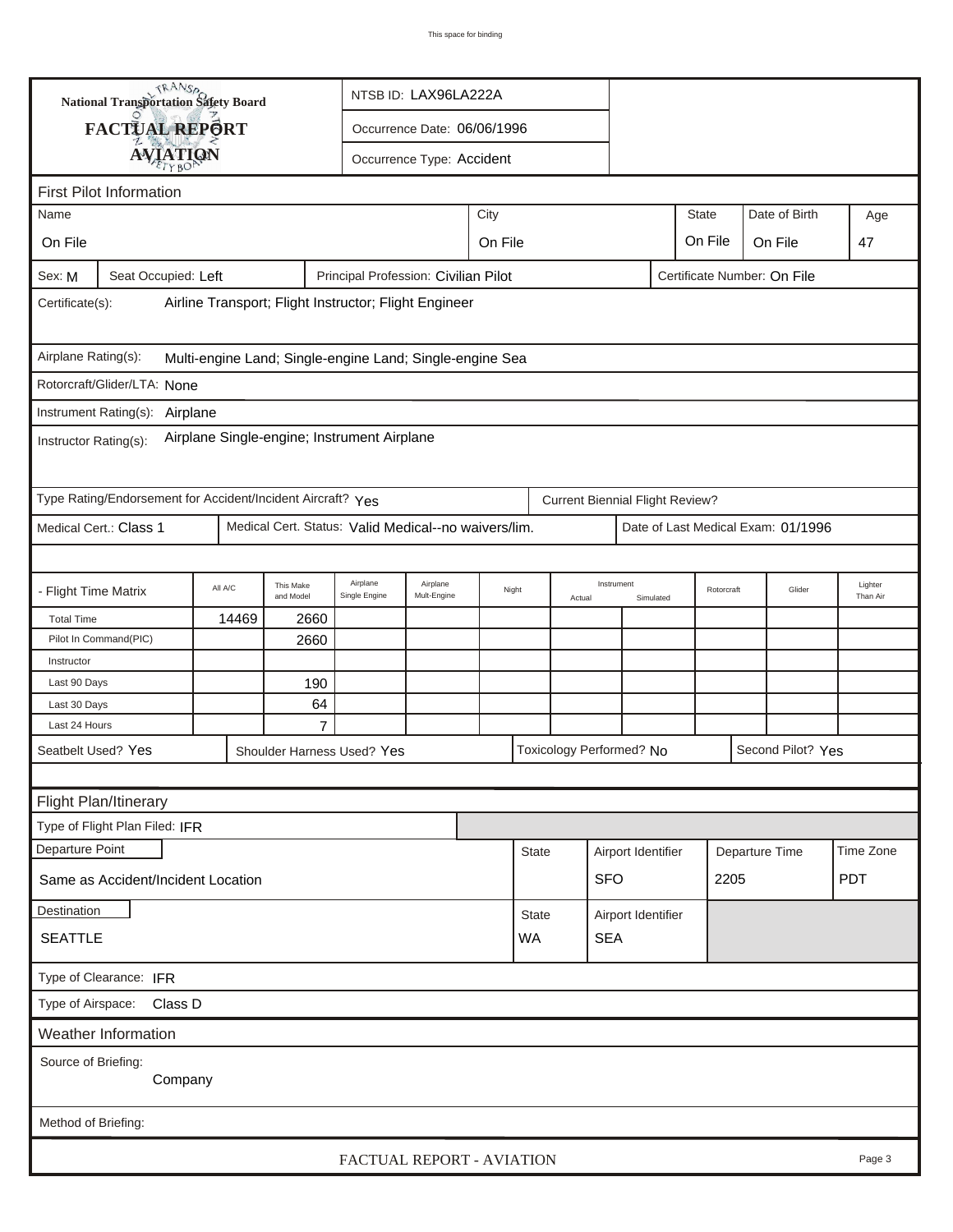| FACTUAL REPORT<br>Occurrence Date: 06/06/1996<br><b>AVIATION</b><br>Occurrence Type: Accident<br>Weather Information<br>WOF ID<br>Time Zone<br><b>Observation Time</b><br><b>WOF Elevation</b><br>WOF Distance From Accident Site<br>Direction From Accident Site<br>0000<br>0 Ft. MSL<br>0 NM<br>Sky/Lowest Cloud Condition: Clear<br>0 Ft. AGL<br>Condition of Light: Night/Bright<br>0 Ft. AGL<br>15<br>Lowest Ceiling: None<br>Visibility:<br><b>SM</b><br>Altimeter:<br>29.00<br>$14^{\circ}$ C<br>Dew Point:<br>8 °C<br>Temperature:<br>Wind Direction: 280<br>Density Altitude:<br>Wind Speed: 12<br>Gusts:<br>Weather Condtions at Accident Site: Visual Conditions<br>Visibility (RVR):<br>0<br>Ft.<br>Visibility (RVV)<br>0<br><b>SM</b><br>Intensity of Precipitation: Unknown<br>Restrictions to Visibility: None<br>None<br>Type of Precipitation:<br><b>Accident Information</b><br>Aircraft Damage: Substantial<br>Aircraft Fire: None<br>Aircraft Explosion None<br>Classification: U.S. Registered/U.S. Soil<br>- Injury Summary Matrix<br><b>TOTAL</b><br>Fatal<br>Serious<br>Minor<br>None<br><b>First Pilot</b><br>1<br>Second Pilot<br>1<br><b>Student Pilot</b><br>Flight Instructor<br>Check Pilot |  | <b>National Transportation Safety Board</b> |  |  |  |  | NTSB ID: LAX96LA222A      |  |  |  |     |  |  |        |
|---------------------------------------------------------------------------------------------------------------------------------------------------------------------------------------------------------------------------------------------------------------------------------------------------------------------------------------------------------------------------------------------------------------------------------------------------------------------------------------------------------------------------------------------------------------------------------------------------------------------------------------------------------------------------------------------------------------------------------------------------------------------------------------------------------------------------------------------------------------------------------------------------------------------------------------------------------------------------------------------------------------------------------------------------------------------------------------------------------------------------------------------------------------------------------------------------------------------------|--|---------------------------------------------|--|--|--|--|---------------------------|--|--|--|-----|--|--|--------|
|                                                                                                                                                                                                                                                                                                                                                                                                                                                                                                                                                                                                                                                                                                                                                                                                                                                                                                                                                                                                                                                                                                                                                                                                                           |  |                                             |  |  |  |  |                           |  |  |  |     |  |  |        |
|                                                                                                                                                                                                                                                                                                                                                                                                                                                                                                                                                                                                                                                                                                                                                                                                                                                                                                                                                                                                                                                                                                                                                                                                                           |  |                                             |  |  |  |  |                           |  |  |  |     |  |  |        |
|                                                                                                                                                                                                                                                                                                                                                                                                                                                                                                                                                                                                                                                                                                                                                                                                                                                                                                                                                                                                                                                                                                                                                                                                                           |  |                                             |  |  |  |  |                           |  |  |  |     |  |  |        |
|                                                                                                                                                                                                                                                                                                                                                                                                                                                                                                                                                                                                                                                                                                                                                                                                                                                                                                                                                                                                                                                                                                                                                                                                                           |  |                                             |  |  |  |  |                           |  |  |  |     |  |  |        |
|                                                                                                                                                                                                                                                                                                                                                                                                                                                                                                                                                                                                                                                                                                                                                                                                                                                                                                                                                                                                                                                                                                                                                                                                                           |  |                                             |  |  |  |  |                           |  |  |  |     |  |  |        |
|                                                                                                                                                                                                                                                                                                                                                                                                                                                                                                                                                                                                                                                                                                                                                                                                                                                                                                                                                                                                                                                                                                                                                                                                                           |  | 0 Deg. Mag.                                 |  |  |  |  |                           |  |  |  |     |  |  |        |
|                                                                                                                                                                                                                                                                                                                                                                                                                                                                                                                                                                                                                                                                                                                                                                                                                                                                                                                                                                                                                                                                                                                                                                                                                           |  |                                             |  |  |  |  |                           |  |  |  |     |  |  |        |
|                                                                                                                                                                                                                                                                                                                                                                                                                                                                                                                                                                                                                                                                                                                                                                                                                                                                                                                                                                                                                                                                                                                                                                                                                           |  |                                             |  |  |  |  |                           |  |  |  | "Hg |  |  |        |
|                                                                                                                                                                                                                                                                                                                                                                                                                                                                                                                                                                                                                                                                                                                                                                                                                                                                                                                                                                                                                                                                                                                                                                                                                           |  |                                             |  |  |  |  |                           |  |  |  | Ft. |  |  |        |
|                                                                                                                                                                                                                                                                                                                                                                                                                                                                                                                                                                                                                                                                                                                                                                                                                                                                                                                                                                                                                                                                                                                                                                                                                           |  |                                             |  |  |  |  |                           |  |  |  |     |  |  |        |
|                                                                                                                                                                                                                                                                                                                                                                                                                                                                                                                                                                                                                                                                                                                                                                                                                                                                                                                                                                                                                                                                                                                                                                                                                           |  |                                             |  |  |  |  |                           |  |  |  |     |  |  |        |
|                                                                                                                                                                                                                                                                                                                                                                                                                                                                                                                                                                                                                                                                                                                                                                                                                                                                                                                                                                                                                                                                                                                                                                                                                           |  |                                             |  |  |  |  |                           |  |  |  |     |  |  |        |
|                                                                                                                                                                                                                                                                                                                                                                                                                                                                                                                                                                                                                                                                                                                                                                                                                                                                                                                                                                                                                                                                                                                                                                                                                           |  |                                             |  |  |  |  |                           |  |  |  |     |  |  |        |
|                                                                                                                                                                                                                                                                                                                                                                                                                                                                                                                                                                                                                                                                                                                                                                                                                                                                                                                                                                                                                                                                                                                                                                                                                           |  |                                             |  |  |  |  |                           |  |  |  |     |  |  |        |
|                                                                                                                                                                                                                                                                                                                                                                                                                                                                                                                                                                                                                                                                                                                                                                                                                                                                                                                                                                                                                                                                                                                                                                                                                           |  |                                             |  |  |  |  |                           |  |  |  |     |  |  |        |
|                                                                                                                                                                                                                                                                                                                                                                                                                                                                                                                                                                                                                                                                                                                                                                                                                                                                                                                                                                                                                                                                                                                                                                                                                           |  |                                             |  |  |  |  |                           |  |  |  |     |  |  |        |
|                                                                                                                                                                                                                                                                                                                                                                                                                                                                                                                                                                                                                                                                                                                                                                                                                                                                                                                                                                                                                                                                                                                                                                                                                           |  |                                             |  |  |  |  |                           |  |  |  |     |  |  |        |
|                                                                                                                                                                                                                                                                                                                                                                                                                                                                                                                                                                                                                                                                                                                                                                                                                                                                                                                                                                                                                                                                                                                                                                                                                           |  |                                             |  |  |  |  |                           |  |  |  |     |  |  |        |
|                                                                                                                                                                                                                                                                                                                                                                                                                                                                                                                                                                                                                                                                                                                                                                                                                                                                                                                                                                                                                                                                                                                                                                                                                           |  |                                             |  |  |  |  |                           |  |  |  |     |  |  |        |
|                                                                                                                                                                                                                                                                                                                                                                                                                                                                                                                                                                                                                                                                                                                                                                                                                                                                                                                                                                                                                                                                                                                                                                                                                           |  |                                             |  |  |  |  |                           |  |  |  |     |  |  |        |
|                                                                                                                                                                                                                                                                                                                                                                                                                                                                                                                                                                                                                                                                                                                                                                                                                                                                                                                                                                                                                                                                                                                                                                                                                           |  |                                             |  |  |  |  |                           |  |  |  |     |  |  |        |
|                                                                                                                                                                                                                                                                                                                                                                                                                                                                                                                                                                                                                                                                                                                                                                                                                                                                                                                                                                                                                                                                                                                                                                                                                           |  |                                             |  |  |  |  |                           |  |  |  |     |  |  |        |
|                                                                                                                                                                                                                                                                                                                                                                                                                                                                                                                                                                                                                                                                                                                                                                                                                                                                                                                                                                                                                                                                                                                                                                                                                           |  |                                             |  |  |  |  |                           |  |  |  |     |  |  |        |
|                                                                                                                                                                                                                                                                                                                                                                                                                                                                                                                                                                                                                                                                                                                                                                                                                                                                                                                                                                                                                                                                                                                                                                                                                           |  |                                             |  |  |  |  |                           |  |  |  |     |  |  |        |
| <b>Flight Engineer</b>                                                                                                                                                                                                                                                                                                                                                                                                                                                                                                                                                                                                                                                                                                                                                                                                                                                                                                                                                                                                                                                                                                                                                                                                    |  |                                             |  |  |  |  |                           |  |  |  |     |  |  |        |
| 3<br>3<br>Cabin Attendants                                                                                                                                                                                                                                                                                                                                                                                                                                                                                                                                                                                                                                                                                                                                                                                                                                                                                                                                                                                                                                                                                                                                                                                                |  |                                             |  |  |  |  |                           |  |  |  |     |  |  |        |
| Other Crew                                                                                                                                                                                                                                                                                                                                                                                                                                                                                                                                                                                                                                                                                                                                                                                                                                                                                                                                                                                                                                                                                                                                                                                                                |  |                                             |  |  |  |  |                           |  |  |  |     |  |  |        |
| Passengers<br>50<br>50                                                                                                                                                                                                                                                                                                                                                                                                                                                                                                                                                                                                                                                                                                                                                                                                                                                                                                                                                                                                                                                                                                                                                                                                    |  |                                             |  |  |  |  |                           |  |  |  |     |  |  |        |
| - TOTAL ABOARD -<br>55<br>55                                                                                                                                                                                                                                                                                                                                                                                                                                                                                                                                                                                                                                                                                                                                                                                                                                                                                                                                                                                                                                                                                                                                                                                              |  |                                             |  |  |  |  |                           |  |  |  |     |  |  |        |
| Other Ground<br>0<br>0<br>0<br>0                                                                                                                                                                                                                                                                                                                                                                                                                                                                                                                                                                                                                                                                                                                                                                                                                                                                                                                                                                                                                                                                                                                                                                                          |  |                                             |  |  |  |  |                           |  |  |  |     |  |  |        |
| $\overline{0}$<br>- GRAND TOTAL -<br>$\mathbf 0$<br>0<br>55<br>55                                                                                                                                                                                                                                                                                                                                                                                                                                                                                                                                                                                                                                                                                                                                                                                                                                                                                                                                                                                                                                                                                                                                                         |  |                                             |  |  |  |  |                           |  |  |  |     |  |  |        |
|                                                                                                                                                                                                                                                                                                                                                                                                                                                                                                                                                                                                                                                                                                                                                                                                                                                                                                                                                                                                                                                                                                                                                                                                                           |  |                                             |  |  |  |  | FACTUAL REPORT - AVIATION |  |  |  |     |  |  | Page 4 |